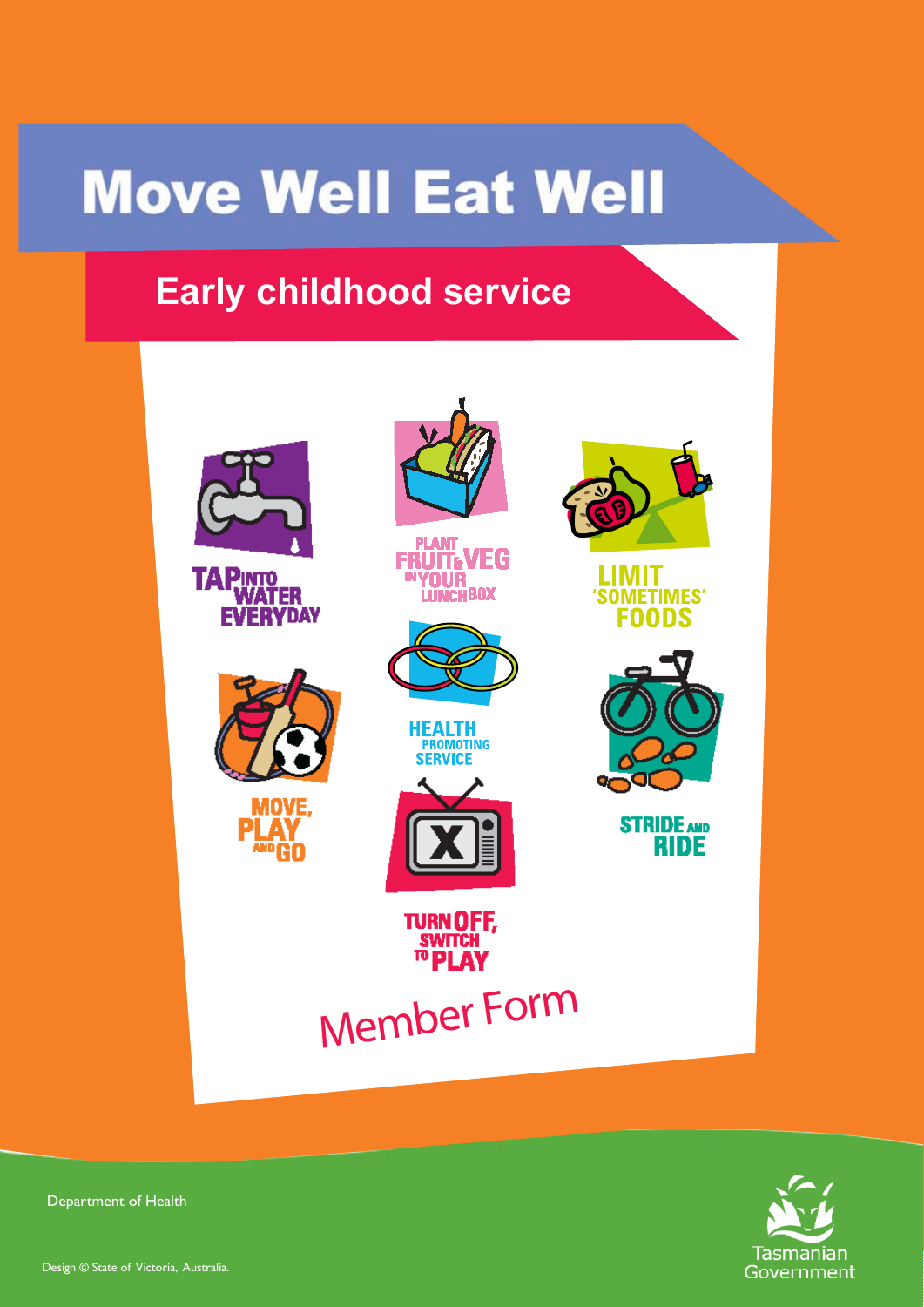### **What is the Move Well Eat Well Award Program?**

Move Well Eat Well is promoting a healthier Tasmania in which children can enjoy healthy eating and physical activity every day.

Long Day Care Services and Child and Family Centres can become a part of the Award Program to support children's wellbeing.

The Move Well Eat Well Award Program is adapted from the World Health Organisation's Health Promoting Schools model.

Move Well Eat Well is a state-wide initiative managed by the Tasmanian Department of Health.

## **Why is Move Well Eat Well important?**

The promotion of healthy eating and physical activity at school is associated with improved learning and concentration, better mood and behaviour, healthy gowth and weight and lifelong health and wellbeing.

Many children enjoy a healthy lifestyle, however, there is an increasing number of children who miss out on healthy foods, drinks and physical activity. These unhealthy lifestyles are contributing to poorer health, childhood overweight and obesity and disordered eating.

To turn this around we need to create environments that support healthier lifestyles.

## **Why work to create healthier early childhood services?**

Early childhood services are important places where children learn about regular healthy eating and physical activity practices.

The Move Well Eat Well Award Program assists services to make healthy eating and physical activity a normal part of every child's day.



## **What happens once a service signs up to be a 'Member' service?**

Once completing and submitting this form early childhood services and are offered an orientation, resources and support.

Working towards an Award can be done at a pace appropriate to the service. In many cases, services find they have achieved many of the criteria already and use the Program to make their approach sustainable and embedded in their daily practice.

## **Where can schools find more information about Move Well Eat Well?**

Early childhood services can find information via: Website: www.movewelleatwell.tas.gov.au Phone: (03) 6166 0617 Email: movewelleatwellEC@health.tas.gov.au

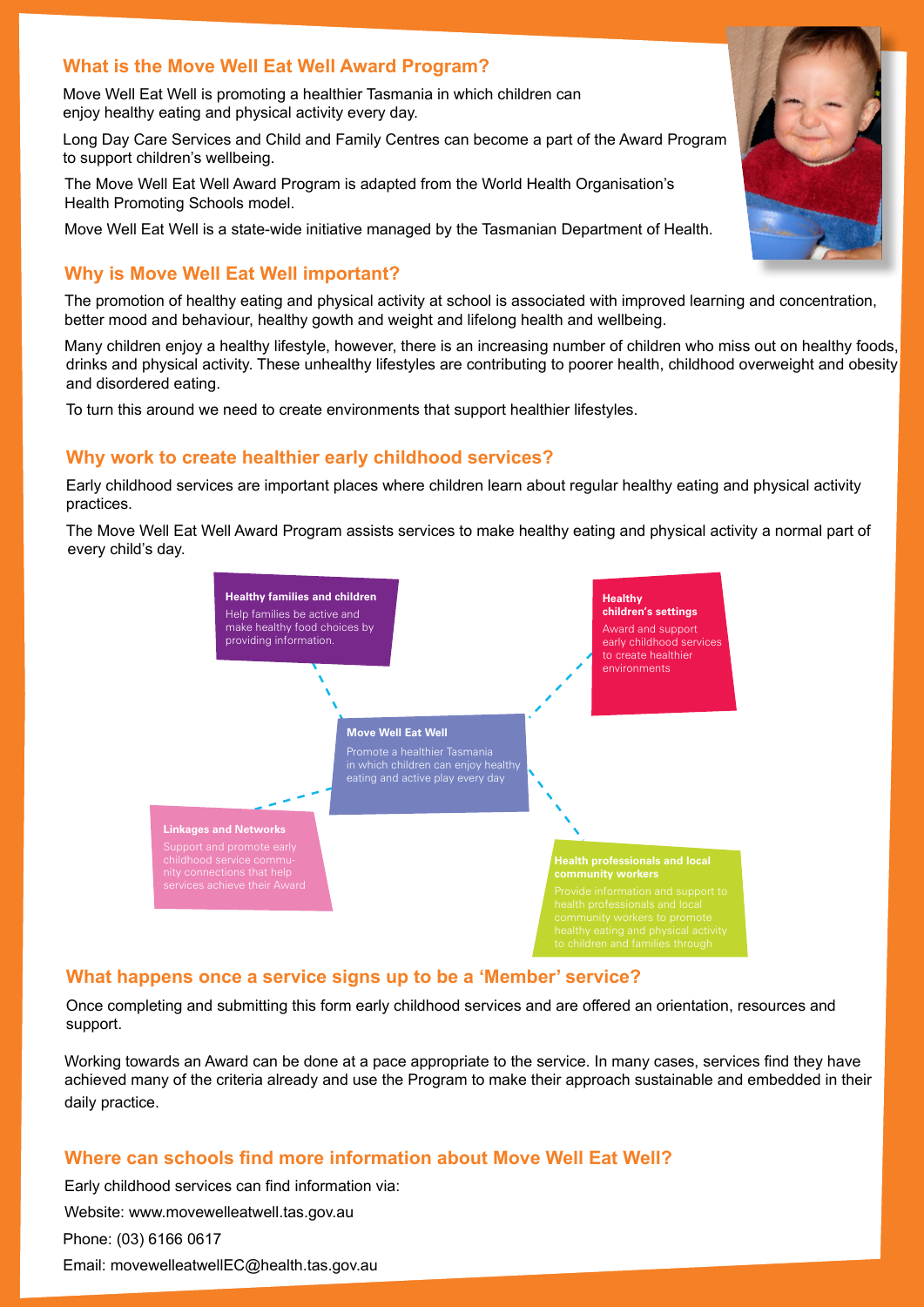# Move Well Eat Well

# **Early Childhood Member Form**

Please complete BOTH SIDES of this form and email to: movewelleatwellEC@health.tas.gov.au or print and send to: *Move Well Eat Well,* 2/25 Argyle Street Hobart 7000

# Your details

| Service name (including sponsor organisation):                           |                                                             |                                                            |  |  |  |  |  |  |
|--------------------------------------------------------------------------|-------------------------------------------------------------|------------------------------------------------------------|--|--|--|--|--|--|
| Contact staff member:                                                    |                                                             |                                                            |  |  |  |  |  |  |
| Position:                                                                |                                                             |                                                            |  |  |  |  |  |  |
| Service address:                                                         |                                                             |                                                            |  |  |  |  |  |  |
| Town/suburb:                                                             |                                                             | Post code:                                                 |  |  |  |  |  |  |
| Phone number:                                                            |                                                             | Fax number:                                                |  |  |  |  |  |  |
| Contact email:                                                           |                                                             |                                                            |  |  |  |  |  |  |
| Service email (if different from above):                                 |                                                             |                                                            |  |  |  |  |  |  |
| Type of service:                                                         | Long Day Care<br>Child and Family Centre:                   |                                                            |  |  |  |  |  |  |
| Local government area:                                                   |                                                             |                                                            |  |  |  |  |  |  |
| No. of children attending:                                               | Age range of children:                                      | No. of educators:                                          |  |  |  |  |  |  |
| Does your service provide? $\qquad$                                      | Breakfast ( Morning tea<br>Lunch                            | Afternoon tea<br>Dinner<br>None                            |  |  |  |  |  |  |
| Is your service registered as a 'Food Business' with your local council? |                                                             | Yes<br>No                                                  |  |  |  |  |  |  |
| Does your service have:                                                  | Vegetable garden                                            | Full kitchen                                               |  |  |  |  |  |  |
|                                                                          | Outdoor space to encourage challenging<br>physical activity | Indoor space to encourage challenging<br>physical activity |  |  |  |  |  |  |
|                                                                          | $M$ aya $M$ all Est $M$ all mambarahin garaamant            |                                                            |  |  |  |  |  |  |

# *Move Well Eat Well* membership agreement

Our school is committed to becoming a *Move Well Eat Well* Award Service. We agree to work towards becoming a *Move Well Eat Well* Award Serviceand to share information about our work with the *Move Well Eat Well* evaluation team.

We have completed the Award criteria checklist over the page.

Manager/Coordinator/Director name:

#### Signature: Date:

In some areas there are local community health professionals who may be able to help your school become a *Move Well Eat Well* Award Service. If you do not wish to be contacted, please contact the Program Coordinator on phone 6166 0617.

Privacy and confidentiality: The Department of Health will maintain the confidentiality of information you provide for the purposes of the Move Well Eat Well Award (excluding your school's name and information in the public domain), however, we may disclose the information to health professionals, and provide non-identifying information to other parties, for reporting, research or evaluation purposes. We will take all reasonable steps to protect the privacy of your personal information. If you want to access or change any of the information you have supplied, please contact Move Well Eat Well on phone 6166 0617 or by email at movewelleatwellEC@health.tas.gov.au.